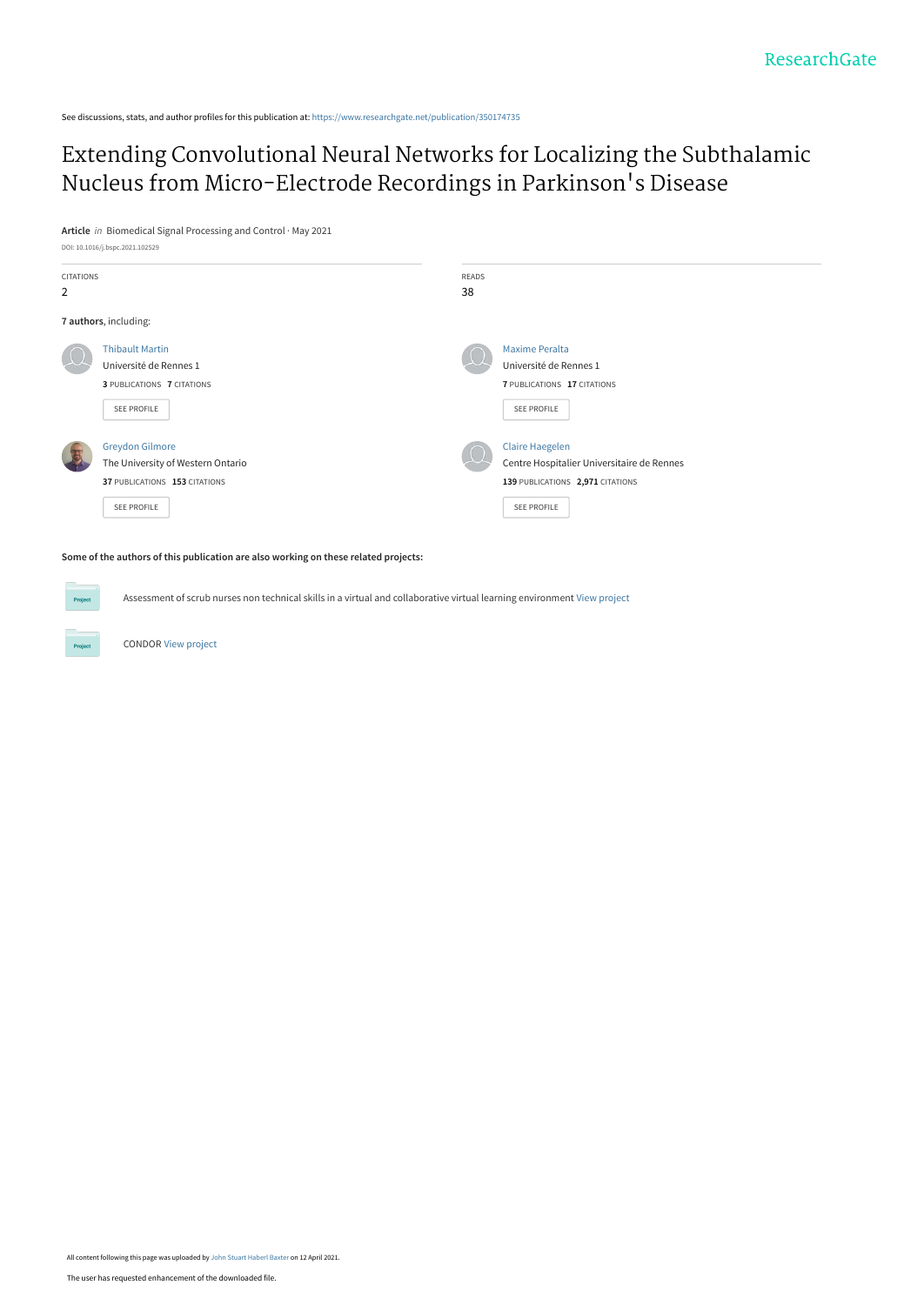

# **Extending Convolutional Neural Networks for Localizing the Subthalamic Nucleus from Micro-Electrode Recordings in Parkinson's Disease**

Thibault Martin, Maxime Peralta, Greydon Gilmore, Paul Sauleau, Claire

Haegelen, Pierre Jannin, John Baxter

# **To cite this version:**

Thibault Martin, Maxime Peralta, Greydon Gilmore, Paul Sauleau, Claire Haegelen, et al.. Extending Convolutional Neural Networks for Localizing the Subthalamic Nucleus from Micro-Electrode Recordings in Parkinson's Disease. Biomedical Signal Processing and Control, Elsevier, 2021, 67, pp.102529. 10.1016/j.bspc.2021.102529 . hal-03181612

# **HAL Id: hal-03181612 <https://hal.archives-ouvertes.fr/hal-03181612>**

Submitted on 25 Mar 2021

**HAL** is a multi-disciplinary open access archive for the deposit and dissemination of scientific research documents, whether they are published or not. The documents may come from teaching and research institutions in France or abroad, or from public or private research centers.

L'archive ouverte pluridisciplinaire **HAL**, est destinée au dépôt et à la diffusion de documents scientifiques de niveau recherche, publiés ou non, émanant des établissements d'enseignement et de recherche français ou étrangers, des laboratoires publics ou privés.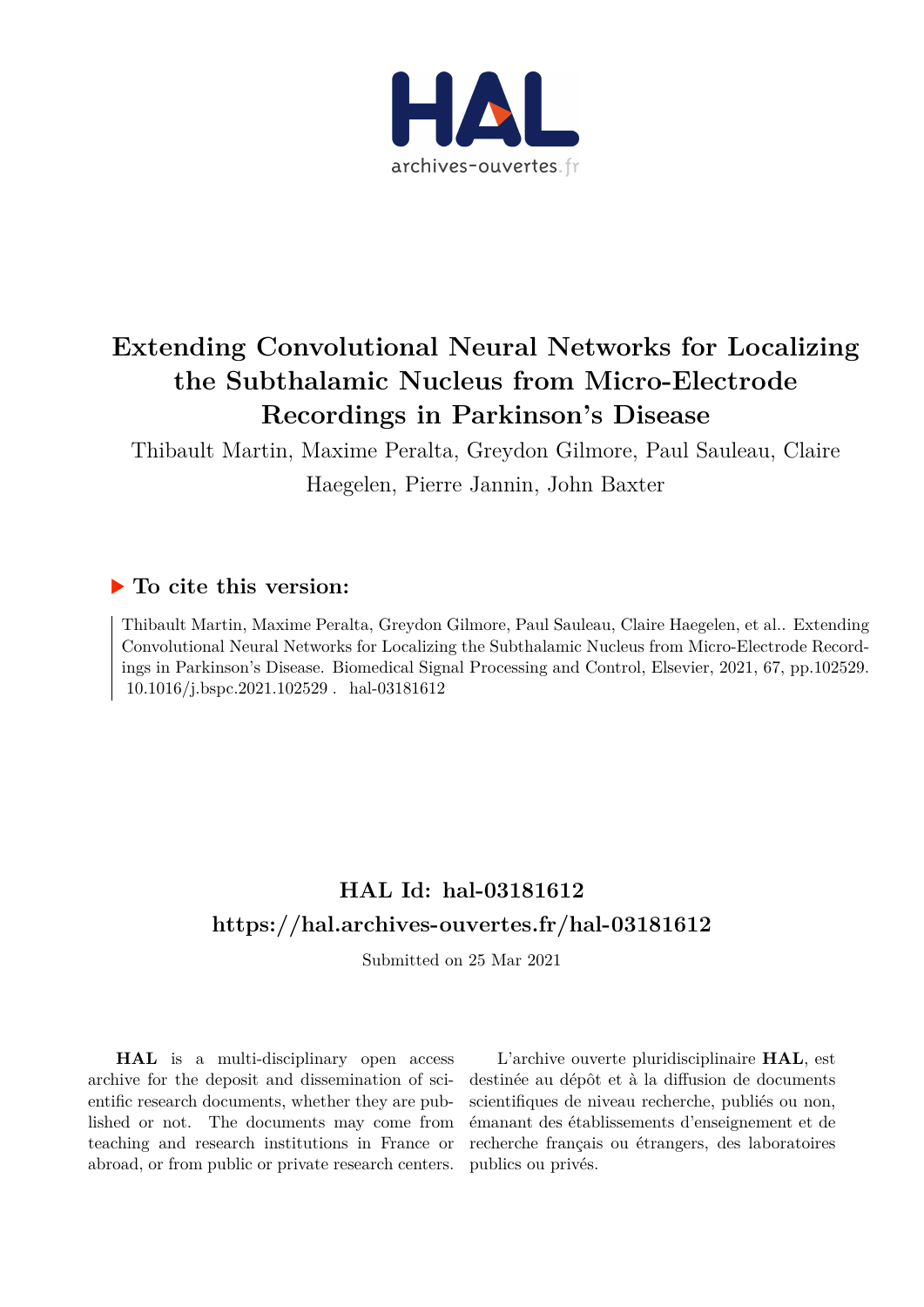# Extending Convolutional Neural Networks for Localizing the Subthalamic Nucleus from Micro-Electrode Recordings in Parkinson's Disease

Thibault Martin<sup>1</sup>, Maxime Peralta<sup>1</sup>, Greydon Gilmore<sup>2</sup>, Paul Sauleau<sup>3</sup>, Claire Haegelen<sup>3</sup>, Pierre Jannin<sup>1</sup> and John S.H. Baxter<sup>1</sup>\*

*Abstract*— Deep brain stimulation (DBS) is an interventional treatment for Parkinson's disease which involves the precise positioning of stimulated electrodes within deep brain structures, such as the SubThalamic Nucleus (STN). Although originally identified via imaging, additional inter-operative guidance is necessary to localize the target anatomy. Analysis of Micro-Electrode Recordings (MERs) allows for a trained neurophysiologist to infer the underlying anatomy at a particular electrode position using human audition, although it is subjective and requires a high degree of expertise. Various approaches to assist MER analysis during DBS are proposed in the literature, including deep learning methods, which rely on a *static* input description, that is, a pre-defined number of features or input size. In this paper, we propose two *dynamic* deep learning approaches adaptable to the complexity of MERs signal, by using an arbitrary long listening time (in 1s chunks), while providing feedback to the neurophysiologist as to the model's certainty. We evaluated five different deep learning based classifiers which can use arbitrary length MERs for STN segmentation. We found that a Bayesian extension using the highlevel features from SepaConvNet performed the best, increasing the balanced accuracy to 83.5%. This work represents a step forward in integrating automated analysis of MERs into the DBS surgical workflow by automatically finding and exploiting possible efficiencies in MER acquisition.

*Index Terms*— Bayesian Inference, Deep Brain Stimulation, Intraoperative STN detection, Micro-Electrode Recordings, Recurrent Neural Network.

# I. INTRODUCTION

**P**ARKINSON'S DISEASE (PD) is a neurodegenerative disorder which affects the basal ganglia, leading to moorder which affects the basal ganglia, leading to motor symptoms including difficulty initiating and controlling movements. Main causes are still not well understood yet, which many potential environmental and genetic factors. This lack of a full physiological understanding of the disorder and therefore a lack of etiological treatment, means that symptomatic treatments, whether pharmacological or interventional, are crucial to the management of the disease. In addition, PD is currently the second most common neurodegenerative disorder after Alzheimer's disease [1], which justifies the interest in further developing a more robust treatment of its primary symptoms.

Deep Brain Stimulation (DBS) is used to reduce motor symptoms in cases where pharmacological approaches are limited. DBS is currently the dominant surgical intervention for PD [2]. DBS consists in high-frequency electrical stimulation of a target region, usually in the medial globus palidus or the Subthalamic Nucleus (STN), which is delivered by a permanently implanted electrode capable of continuous stimulation. As with many neurosurgical interventions, accurate positioning during implantation is crucial and can determine the success of the procedure. Stereotactic frames are often used to help ensure precise movement of electrodes to a defined target during their implantation [2].

In the current clinical workflow, patients eligible for DBS undergo a structural Magnetic Resonance Imaging (MRI) sequence which allows for the target region and potential electrode trajectories to be identified during the pre-operative planning phase. Other pre-operative imaging modalities, especially functional neuro-imaging modalities such as Positron Emission Tomography (PET) and functional MRI, could be used to identify the STN from its functional signature, rather than solely its structural characteristics. This information is then used to determine the stereotactic frame angles and estimated depth of the electrode trajectory which are used during the intervention. However, the use of pre-operative MRI as the sole guidance modality does not guarantee the correct positioning of the electrode in the STN. According to Lozano *et al.* [3], the use of MRI alone would lead to a 20% sub-optimality rate for intra-operative STN localization. This sub-optimality results from several different sources of errors including: (1) the low resolution and image distortion which can lead to an erroneous determination of the anatomical target, (2) the possibility of inducing a brain shift with the craniotomy, which can shift the preoperative defined coordinates of the target, and (3) the presence of mechanical errors related to stereotactic frame positioning [4].

By introducing an intra-operative data modality, corrections can be made to account for some of the sources of error, such as errors in the positioning of the stereotactic frame [5] and brain shift [6]. This allows for some realtime adjustments to be made to the electrode trajectory, although they may still have drawbacks in terms of the visibility of underlying neuroanatomical regions of interest. For cortical regions, electroencephalography (EEG) is often used, allowing for the distinct electrophysiological signature of the target to be identified. However, the STN is a very deep nucleus, meaning that a prohibitively large and invasive EEG grid, as well as intensive computation, would be required to localise it. Intraoperative imaging modalities, such as

<sup>1</sup>Univ. Rennes, Inserm, LTSI - UMR 1099, F-35000 Rennes, France.

<sup>2</sup>Biomedical Engineering Graduate Program, Western University, London, Canada.

<sup>3</sup>Univ. Rennes, CHU Rennes, F-35000 Rennes, France.

<sup>\*</sup>John S.H. Baxter is the corresponding author. E-mail: jbaxter@univrennes1.fr.

Manuscript received 23 September 2020; Accepted 25 February 2021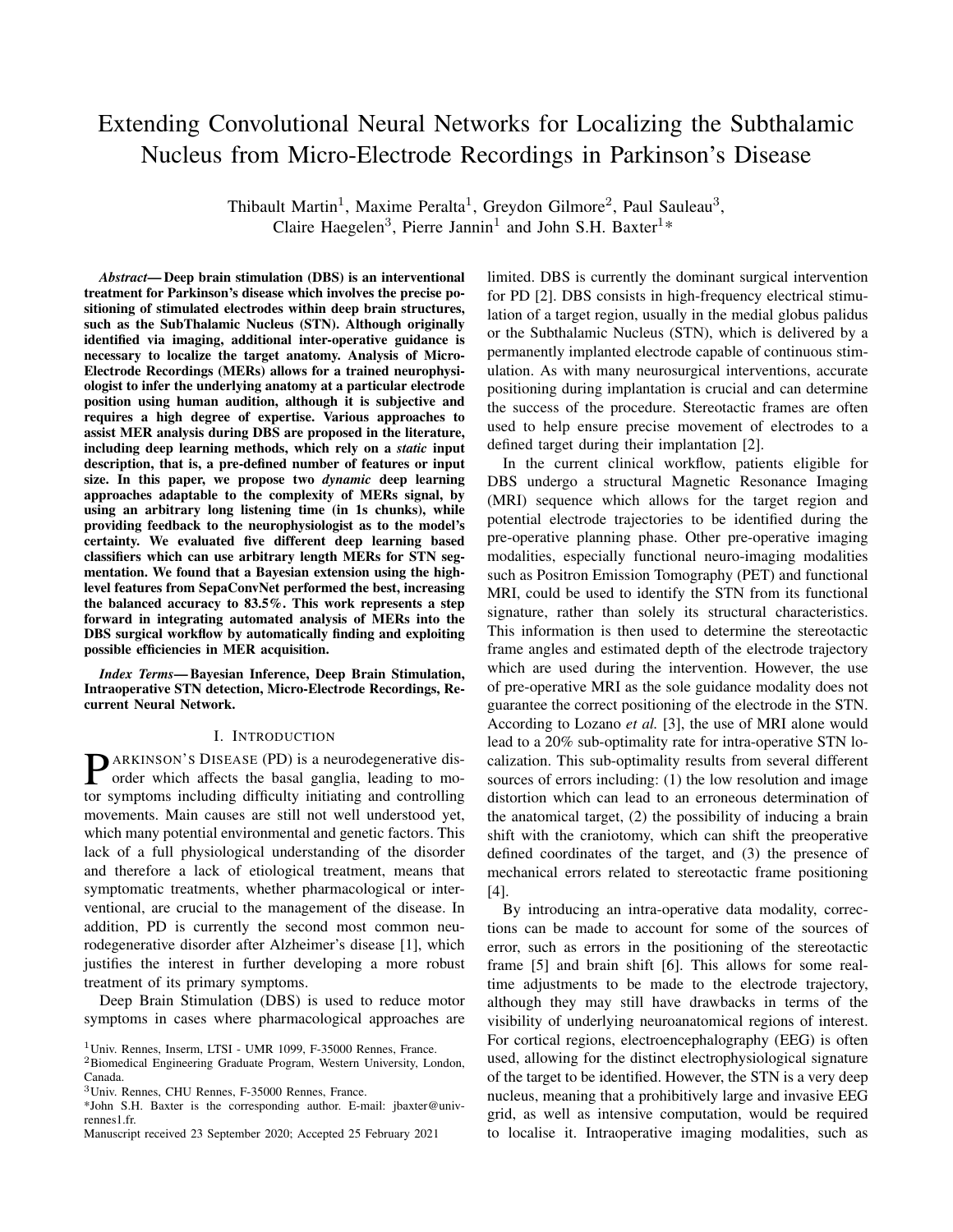intraoperative computed-tomography (iCT), could be used to assist in the intraoperative electrode positioning itself making DBS electrode placement an example of an image-guided intervention [7]. The benefit of this modality is that the electrode's position with respect to bony landmarks can be easily determined. However, the lack of soft-tissue contrast renders it difficult to distinguish between the subcortical white and gray matter. Indeed, an anatomical segmentation of the STN from this modality is limited, and in order to reduce Parkinsonian symptoms, it is important to further confirm the location of the STN, by testing the stimulation and observing changes in the patient's symptomatology [8].

In order to determine if these real-time adjustments are correct, it is common to keep the patient under only local anesthesia in what is known as "awake" brain surgery. By keeping the patient in a conscious state, the precise positioning of the electrode can be inferred by the ability of test stimulation to immediately control motor disorders or to induce side-effects. This method, although necessary, results in discomfort for the patient, and may not always be possible for patients with extreme motor symptoms that could jeopardize the safety of the surgery. Thus, it is still necessary to consider guidance modalities that are effective at assisting the precise implantation of the DBS electrode while allowing the patient to be in an unconscious state in order to improve the safety and comfort of the procedure.

Currently, two approaches have been successful: Micro Electrode Recording (MER), and interventional MRI (iMRI). Both methods have been found to have similarly strong clinical results [9][10], although the latter, as with all other neuroimaging approaches, requires extensive additional expense and a specialized MR-safe operating theatre.

The MER protocol for DBS consists of capturing an electrophysiological signal at defined intervals, similar to EEG, but along the electrode's trajectory rather than across the cortical surface. As the neuronal activity of the targeted nucleus is different from the activity of its environment, the recorded signal should reflect the neural population at the electrode's position. As the density of active neuronal bodies is higher in the STN than in the surrounding areas [11], there is higher background noise on the electrophysiological recording within the STN than outside of it. In addition, the presence of neurons with spontaneous discharge activity in the STN results in the appearance of peaks in the MER recording. This particular pattern allows the localization of the STN by human audition, but requires the intra-operative presence of a trained neurophysiologist for the identification of these signals. Despite the finding of a different electrophysiological pattern in the STN, the subjective segmentation of the STN by ear, as well as the time required to verify each coordinate during the operation, are limiting factors for the DBS protocol.

### II. RELATED WORK

Therefore, in order to improve the efficiency and speed up this critical intra-operative localization step, many studies have focused on the automation of STN detection using MER data. These studies extracted temporal or frequency relevant features [12][13][14][15][16], leaving out potential additional informative features. However, the use of handdesigned descriptive features is limited by the need for normalization and extraction from the raw data, which can be problematic across centers and MER acquisition protocols. Furthermore, these features are not representative of how an electrophysiologist analyses MER data, which involves identifying and integrating more nuanced features from the raw MER signals.

Recently, Khosravi *et al.* [17] presented an early implementation of a Deep Neural Network (DNN) to classify MER data in the context of STN localization. This work demonstrates the efficiency of using a Discrete Fourier Transform (DFT) to extract enough discriminant features, and the use of a DNN binary classifier with this data representation. DFT made it possible to obtain a spectral power density (SPD), and thus the frequency profile of a signal. Their early experiments have shown that such frequency information, especially at the 500 − 3000 Hz interval was strongly indicative of the presence of the STN. The structure of their DNN was based on a standard feed-forward Artificial Neuron Network (ANN), coupled with the use of Dropout and a weight decay term based on Ridge regression as a regularizer, to avoid overfitting. However, a possible leakage of data from identical patients between the training and validation sets may have potentially induced a bias, and thus limit the integration of this work in this field of research. In order to confront this preliminary approach with the state of the art in the field of automatic MER analysis, the results of the study need to be replicated, as the validation presented is limited by its methodology.

In parallel, the work of Peralta *et al.* [18] has led to the development of a convolutional neural network, SepaConvNET, capable of providing a prediction from one-second MER spectrograms. The motivation behind reducing the length of the MER signal acquired was to minimize the effect of using such a network during an intervention and to possibly improve its efficiency by reducing the time spent listening to the MER, which we call the *listening length*. However, it is necessary to keep a long enough listening time to detect a larger of discriminating features or patterns within which are indicative of different anatomies. According to the Peralta *et al.* [18], the choice of a one-second signal is a good balance between brevity and the capacity to obtain meaningfully accurate predictions.

SepaConvNet's motivation was to replicate the auditory analysis of the raw signal starting with the human ear, and thus to avoid the use of feature engineering. It is well known the human cochlea performs a sort of frequency decomposition over time similar to the spectrograms generated from a Short Term Fourier Transform (STFT). In contrast to representing the entire signal simultaneously through a DFT, an STFT allows for temporal information to be retained, and for particular signal frequencies to be temporally localized. This network therefore uses a spectrogram representation of the signal as a pre-processing step, providing the network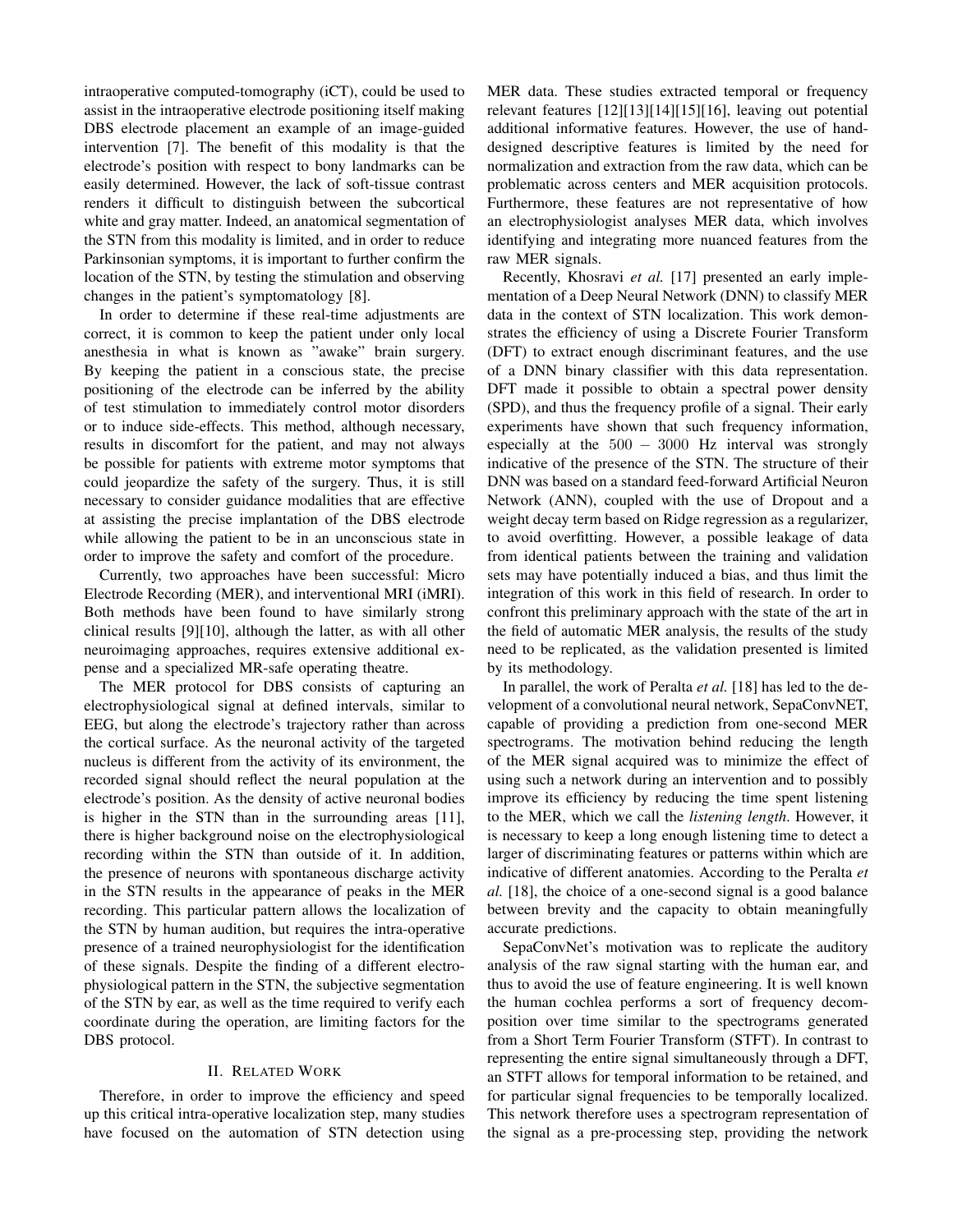with a more descriptive input. The high-dimensionality of spectrogram data would be overwhelming for traditional machine learning approaches, but adheres perfectly with the motivation behind Deep Learning (DL) and has previously been used for auditory signal analysis [19].

The novelty of this network lies in the use of 1D separable convolutions, which makes it possible to manage a smaller number of parameters, and therefore train a lighter model better adapted to the data available. In addition, the nature of the MER data has shown that the use of 1D separable convolutions gives better results than 2D convolutions. This result was explained by the relationship between the input axes, which is not as obvious as for conventional image classification [18]. The time and the frequency axes of the spectrograms are fundamentally different, which renders shift-invariance in the frequency direction potentially restrictive in this domain.

Despite SepaConvNet's robust results, it still processes signals with a fixed length. In order to improve the performance of this predictive method, we assume that extending SepaConvNet for a dynamic listening time, longer than one second, may allow better integration of temporal features, thus making the model more certain.

### *Recurrent neural networks*

In an ideal case, the amount of MER acquired for use in the classifier should adapt itself as a function of the certainty of the classifier. This would allow for shorter MERs to be processed, extending them only if the classifier is uncertain and would benefit from the additional data.

Recurrent neural networks have the ability to process temporal data of variable size by using "loops" in the network architecture, referring to their previous state. In the case of a temporal analysis, this allows some information to be remembered and used at a later time-point. In particular, Long Term Short Term Memory (LSTM) cells initially proposed by Hochreiter *et al.* [20] manages, through the use of several gates, a long term, short term memory, and the combination of the latter with observations in order to obtain a predictive output. Also, Gated Recurrent Unit (GRU) layers, developed by Cho *et al.* [21], have recently demonstrated similar capabilities as LSTM layers, with a similar but simplified architecture.

# *Contributions*

In this study, we propose a real-time extension of a Deep Learning (DL) approach for the intra-operative localization of the STN based on MER analysis. This extension aims to improve the model's performance by integrating temporalspecific information from the signal, and then provides an analysis tool that is able to improve its certainty by analyzing longer time periods (longer than 1 second). In order to process a signal of several seconds long, a naive approach would be to return for each consecutive block of one second of listening a prediction of the predictive model. In this paper, the goal is to extend the system more in a more smart way by ensuring a best integration of discriminating features for each

analyzed second, while reflecting the network behavior into a level of network certainty as the listening progresses. The development of such a framework mainly aims at improving the decision making of the clinical team, by increasing the efficiency of electrode implantation, as well as improving surgical outcomes.

# III. MATERIAL AND METHODS

# *A. Data acquisition*

For this study, MER data was collected from 57 patients with PD during a single or bilateral DBS surgery at the London Health Sciences Center at Western University Hospital (London, Canada). Data acquisition was carried out using a configuration in which the electrode trajectory is advanced through 5 channels (anterior, posterior, medial, lateral and central). After estimating the zero point (the intersection of the channel and the side of STN) with a pre-operative segmented MRI, MER recordings were made from 10.0mm to 4.0/5.0mm after target estimation. Recording was performed at 1.0 mm increments outside the pre-operatively estimated STN, and 0.5 mm increments within. For each position, a 10s recording was sampled at 24kHz (8 bits), amplified (gain: 10,000) and digitally filtered (bandpass: 500-5000Hz, notch: 60Hz) using a *Leadpoint 5* recording station (Medtronic). The database contains a total of 11,162 10-second MER samples. The authorization to use this data follows the collaborative agreement covered by ethical clearance DSA 109045, and was approved by the Research Ethics Board at the University of Western Ontario (REB # 109045).

# *B. Database construction*

The acquisition of the 11,162 signals was done in parallel with their annotation as either 'in' the STN or 'out.' This annotation was performed by an expert neurosurgeon at Western University Hospital (London, Canada). The database thus contains 8,588 signals annotated outside the STN, for 2,574 signals annotated as being inside the STN.

In order to provide a balanced dataset for learning approaches, two methods were used for class balancing. The training of SepaConvNet network has been reproduced according to the sampling procedure described by Peralta *et al.* [18]. The architecture allows for listening lengths of 1 second, and thus allowing for over-sampling of the underrepresented class, providing class balancing as well as more data augmentation. Three randomly non-overlapping one second windows were chosen for signals annotated inside the STN, against one randomly chosen window of one second for the signals annotated outside. We obtained a training dataset composed of 7,722 one-second signals annotated inside, for 8,588 one-second signals annotated outside. For the implementation of the SepaConvNet combined to a recurrent neural network, the need to use the whole signal length has led us to perform an over-sampling approach. In this case, the signals labeled 'in' were triplicated in the training database, thus obtaining the same number of observations per class as the previous method.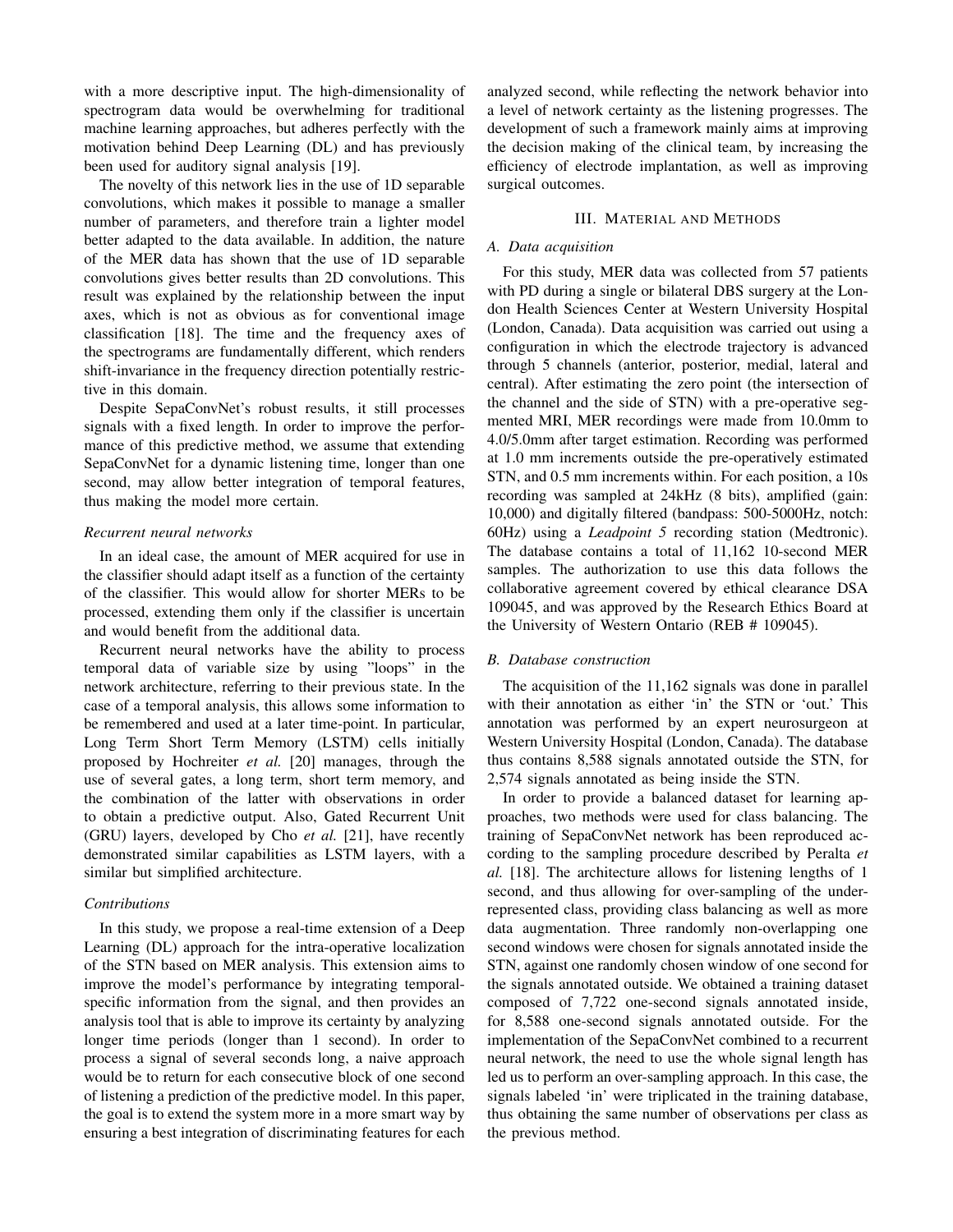For the purpose of performance evaluation, the data was split into a training and validation set, using a Cross-Validation (CV) method. The use of *k*-fold CV enhanced the estimation of the performance of a network by dividing the dataset into *k* sub-datasets of equal size. In this way, each network was trained on one with the combinations of *k*-1 folds, and its performance was validated on the unseen fold. For the study, 10-fold CV was used to evaluate all the networks. In addition, during the splitting process, all recordings belonging to the same patient were assigned to the same fold. In this way, networks evaluation is always performed on MERs belonging to an unseen patient.

#### *C. Signal pre-processing*

After analysis of the amplitude distribution of the signals, a threshold was determined to eliminate any artifacts related to the data acquisition method. Thus, signal amplitude was limited to the threshold values [-249:250]. After this processing, feature extraction was performed. This step is critical, as it defines the shape of the features proposed to the classifiers, and seeks to highlight any information discriminating the classes presented. Two different approaches have been reproduced here. The Fast Fourier Transform of each 10 second signal was acquired in order to replicate the feature extraction presented by Khosravi *et al.* [17]. Spectrograms of the signals were generated using an STFT as proposed by Peralta *et al.* [18], with a Hann window of 512 samples, and a hop length of 10 samples. These parameters were determined to best fit the compromise between the time and the frequency domain resolutions [18]. The signals were determined to have artifacts on the first and last time steps which were discarded by removing the first and last halfsecond of each recording. At this stage, each spectrogram represents nine seconds of signal, for 21,600 time points, and 257 frequency bands. Finally, each frequency band was bounded to the 5th and 95th percentiles to eliminate residual artifacts and the intensities rescaled using robust min-max normalization.

# *D. DL classifiers*

*1) SepaConvNet:* SepaConvNet (SCN) network has been implemented according to the architecture, as well as the optimized hyperparameters proposed by Peralta *et al.* [18]. The network is composed of 4 successive blocks of convolutions, followed by a Global Average Pooling layer along the time axis to generate a series of high-level features. These features are then fed through a linear layer to a single sigmoid activation neuron to determine the network output. Each convolution block is exactly composed of a succession of 4 operations. Respectively in the order of the operations, each block begins with (1) a 10% Dropout operation. The Dropout layer allows us to limit the overfitting behaviour by randomly 'switching off' a percentage of the neurons of the previous layer during training. The set of switched-off neurons is randomly updated between each weight update. This layer is followed by (2) a 1D separable convolution operation. This type of convolution is performed in two phases. During

the first step, a one-dimensional kernel shape of length 15 is chosen, and applied along the time axis, in timewise convolution for each frequency band (the equivalent of a depth-wise convolution). This convolution uses a zero padding technique in order to maintain an identical time dimension at the output. In a second step, 32 pointwise convolutions mix all the features along the frequency axis, for each time point, returning 32 feature maps at the output. Thus, the separable convolution output depth is driven by a matrix convolution with a few values, which allows a faster training of the network. The output layers are sent to (3) a linear rectifying unit (ReLU) activation function, before performing (4) a 1D MaxPooling operation along the time axis. This downsampling operation reduces the information along the time axis keeping only the main information for classification. For SepaConvNet, each MaxPooling step reduces the number of time-points by a factor of 2, keeping only the highest value within each pair of consecutive points. The last of the 4 convolution blocks does not contain a MaxPooling layer, being replaced by the global average pooling layer. The latter has been set up to return the time average of each feature map.

The light architecture that is achieved by the separable convolutions limits the number of training parameters to 16,752.

After the development of this architecture, SepaConvNet, as well as all other networks in this study were optimized using binary cross-entropy as a cost function and Adam as the optimizer with a learning rate of 0.005. Training was performed on a total of 5 epochs without callbacks, with a batch size of 32 samples.

*2) Bayesian SepaConvNet:* The Bayesian extension of SepaConvNet follows the equation:

$$
P_{(t)}(X = p) \propto P_{(t-1)}(X = p) \times P(f_{(t)}|X = p) \tag{1}
$$

with the variables:

| $\boldsymbol{X}$   | the electrodes location as either 'in' or 'out' of the<br>STN.                                               |
|--------------------|--------------------------------------------------------------------------------------------------------------|
|                    |                                                                                                              |
| $\boldsymbol{p}$   | the classes to be distinguished, specifically $\{in, out\}$ .                                                |
| t                  | the length of MER used by the extension which is an                                                          |
|                    | integer in the range $\llbracket 1; 9 \rrbracket$ .                                                          |
| $P_{(t)}(X=p)$     | is the probability distribution of $X$ , given past                                                          |
|                    | predictions up to and including time $t$ .                                                                   |
| $P(f_{(t)} X = p)$ | is the probability of SepaConvNet generating some                                                            |
|                    | feature at time t (represented by $f(t)$ ) conditioned on<br>what anatomy the recording arose from $X = p$ . |

Using Bayes' Theorem,  $P_{(t)}(X = p)$  can be incrementally updated over time, being proportional the product of two simpler terms: the prediction of the Bayesian network at time  $t - 1$ , and the probability of SepaConvNet generating some feature at time  $t$ . The Bayesian model's initial prior,  $P_{(0)}(X = p)$ , is defined according to the proportion of the class contained in the database. Three different versions are proposed which differ solely in terms of how  $f(t)$  is defined:

• The *Binary Bayesian SCN* version using the binary output (i.e.  $f(t) \in \{\text{in}, \text{out}\}\)$  of SepaConvNet, calculat-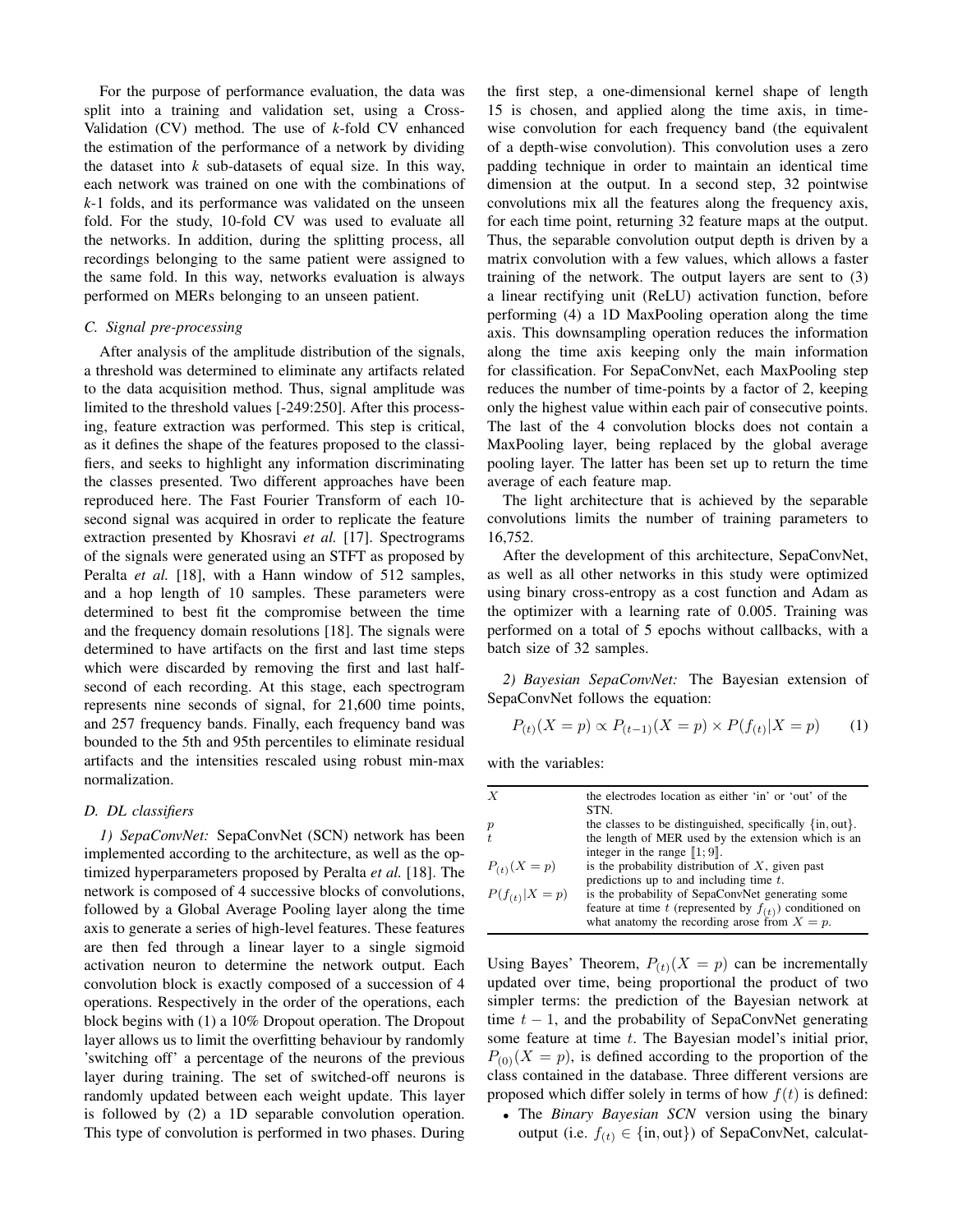

Fig. 1: Proposed structure of Recurrent SepaConvNet using LSTM as the recurrent layer.

ing  $P(f_{(t)}|X = p)$  from a confusion matrix computed over the validation database of one second signals. This approach, which is the lightest, has only 4 additional parameters beyond the regular SepaConvNet.

- The *Simple GMM* of *Bayesian SCN* uses the nonthresholded output of SepaConvNet, i.e.  $f(t) \in [0, 1]$ , and  $P(f_{(t)}|X = p)$  is estimated using a Gaussian Mixture Model (GMM), by modeling the output distribution for each class, with 2 Gaussian components per class. The latter better allows the Bayesian process to reflect the underlying certainty of SepaConvNet at each time-point. This non-thresholded approach has only 12 additional parameters in addition to SepaConvNet, making it also a very lightweight extensions.
- Finally, the *Advanced GMM* of *Bayesian SCN* uses the non-negative activation vector from the second to last layer of SepaConvNet (containing 32 neurons). As with the *Simple GMM Bayesian SCN*,  $P(f_{(t)}|X = p)$  is estimated using a GMM (with 4 Gaussian components per class. This approach involves an additional 8,456 parameters beyond the regular SepaConvNet which although heavier than the previous Bayesian extensions, still has far fewer weights than a neural network.

*3) Recurrent SepaConvNet:* The use of trainable end-toend recurrent convolutional architectures has already been described in the literature, often called Long-term Recurrent Convolutional Networks (LRCNs) [22]. Figure 1 shows Recurrent SepaConvNet, which has SepaConvNet embedded within it, which consecutively integrates each one-second

signal across time, injecting the detected features into a 64 neuron recurrent layer. This layer determines which features to save from CNN at each time step, before passing these features to a single sigmoid activation neuron. Two variants of Recurrent SepaConvNet were tested, Gated Recurrent Units (GRUs) and Long Short-Term Memory (LSTM) as the recurrent layer. SepaConvNet network with the GRU layer has 35,408 weights and the slightly more complex LTSM layer increases that number to 41,616. All other hyperparameters have been set to the same values used in the comparative SepaConvNet method [18].

*4) Simple DNN:* In order to provide a comparative approach to MER signal processing over ten seconds length MER, the DNN implementation presented by Khosravi *et al.* [17] was replicated. This network is based on a standard feed-forward srtificial neural wetwork, which has 10 hidden layers each composed of 50 nodes, leading to 6,025,601 weights. A weight decay term based on Ridge regression  $(\lambda = 0.0285)$  coupled with the use of Dropout (30%) was used on each hidden layer. The implementation of this network also uses a binary cross-entropy cost function, and an Adam optimizer with a learning rate of 0.001. Training was performed over 20 epochs, with a batch size of 256.

#### *E. Performance evaluation and metrics*

Despite the use of a sampling method to approximately balance the classes, the use of an adapted accuracy and loss metric was chosen to avoid any influence related to a residual bias. The performance of the models was calculated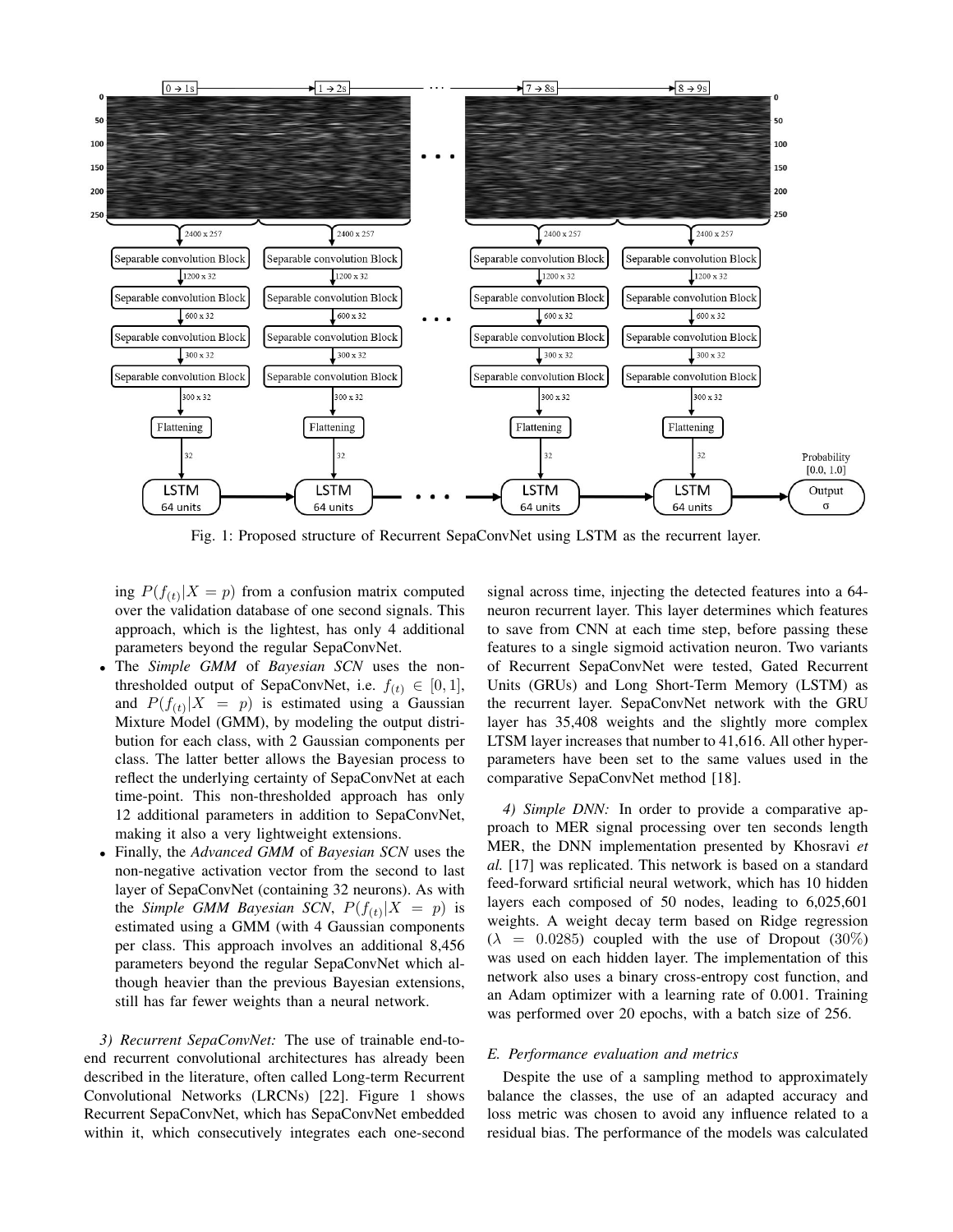using both the accuracy (ACC) and the balanced accuracy (BACC) metrics (Eq 2), the latter being less susceptible to dataset imbalance. The training of the different networks was performed using weights inversely proportional to the proportion of each class in the dataset, in order to ameliorate the effects of dataset imbalance in training.

$$
BACC = \frac{1}{2} \left( \frac{True \ Positive}{Positive} + \frac{True \ Negative}{Negative} \right) \quad (2)
$$

The implementations of each network were evaluated using 10-fold cross-validation on a database of 11,162 10 second samples for 57 patients with PD. The training and testing datasets for each fold were constructed to ensure that all the data from a single patient appeared in a single fold, either testing or training but not both, in order to prevent data leakage (i.e. each fold consisted of all signals from 6 or 7 patients). This results in ten identical networks being trained for each comparative method, and the performance of the method is estimated as the average of these ten networks. Since each implementation is trained and evaluated on the same data for each fold, their results can be directly compared using a pairwise Student's t-test.

#### *F. Hardware & software environment*

The networks were trained using on a NVIDIA GTX 1080 Ti chip, and developed with Keras, with Tensorflow as a backend (Python 3.8). STFT was conducted with the Librosa module, and DFT with Scipy module.

#### IV. RESULTS

The results for SepaConvNet as well as its Bayesian and Recurrent versions (in subfigures (a) and (b) respectively) are shown for two different MER signals. It should be noted that the output of the Bayesian SepaConvNets can be directly interpreted as a likelihood, which facilitates knowing precisely how confident the networks are. This is not the case for the Recurrent SepaConvNets where the connection between the output values and a likelihood is more tenuous.

The dynamics of the three Bayesian approaches varied significantly as shown in Figure  $2(a)$ . The main motivation for the development of a Bayesian framework is the hypothesis that the certainty of the network is related to the output value expressed by the latter. For the graph on the right, consecutive independent SepaConvNet outputs converge to a much higher average, which shows a higher average output, and thus a high level of certainty. This higher certainty is not reflected by the binary Bayesian network which shows an identical prediction evolution in both cases, indicating that it is likely unusable in a clinical scenario. Conversely, the Simple and Advanced GMM Bayesian extensions explicitly show the certainty level of SepaConvNet differing between the two signs and adapting their convergence speed.

Due to their more black-box nature, it is more difficult to decipher the dynamics of the Recurrent SepaConvNets with respect to time due to the lack of inherently meaningful units with their output. It is however worth noting that they should generally trend upwards with more certainty in the underlying SepaConvNet, although not as cleanly defined as the Bayesian models. In addition, they appear to have higher certainty with respect to a higher baseline certainty in the SepaConvNet, indicating that their dynamics, with some mapping to familiar units, may be usable in a clinical context.

The quantitative results of the comparative study are presented in Table I with its mean performance across time shown in Figure 3 for SepaConvNet and the four real-time extension networks with adequate qualitative performance. (The results for SepaConvNet were based on averaging the



Fig. 2: SepaConvNet extensions behaviour for 2 MER signals from within the STN. Figure (a) presents the evolution of the output of Bayesian SepaConvNet and Figure (b) shows that of Recurrent SepaConvNet. The output of SepaConvNet for each one second segment is shown in light grey.



Fig. 3: Average BACC from 10-fold cross-validation according to the time of MER analyzed for SepaConvNet and its extensions.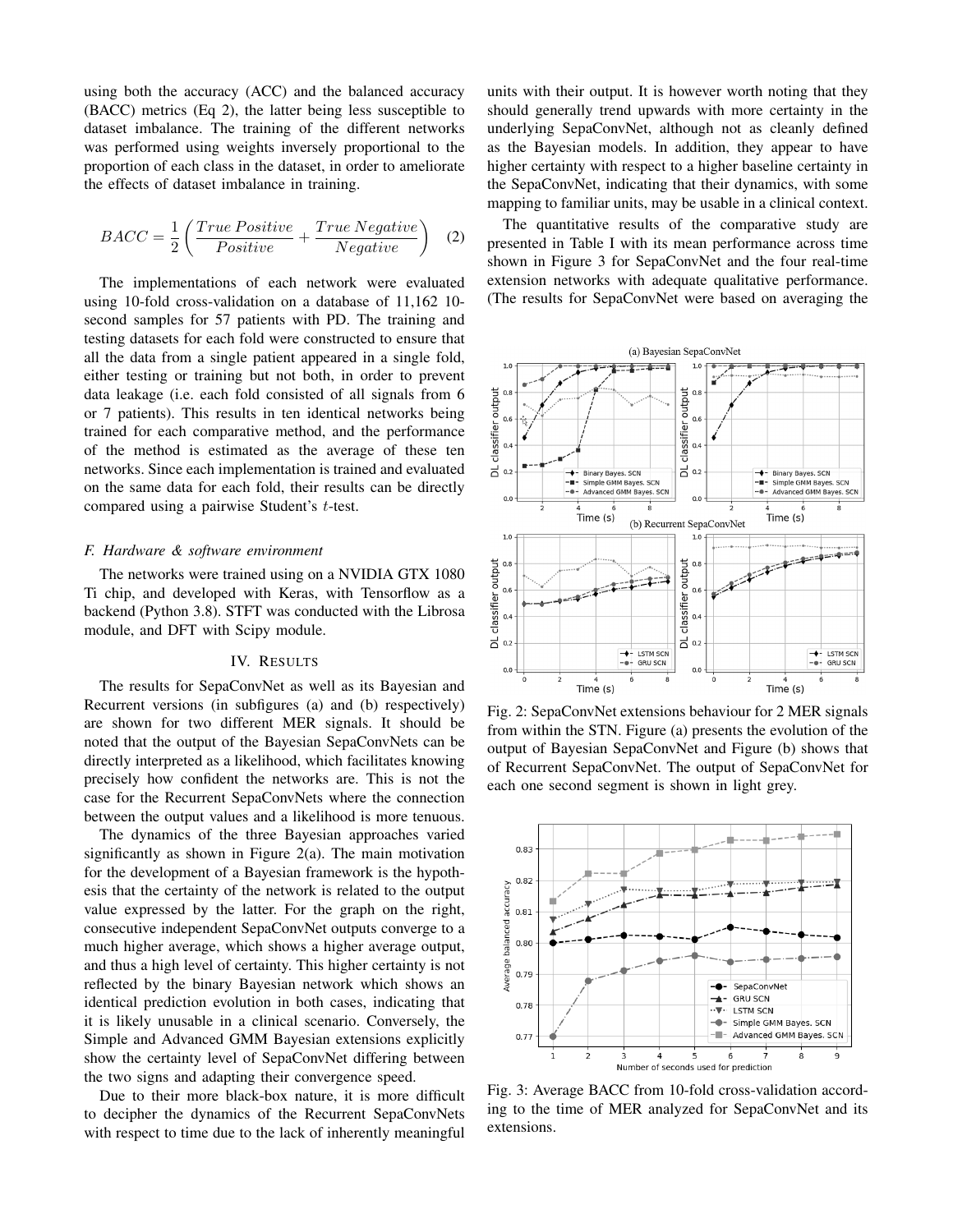| Deep Learning Networks              | Accuracy         | Specificity      | Sensitivity     | <b>BACC</b>    | Min BACC |
|-------------------------------------|------------------|------------------|-----------------|----------------|----------|
| (a) Simple DNN                      | $69.7 + 9.0\%$   | $68.1 + 18.8\%$  | $73.5 + 28.5$   | $72.6 + 7.5\%$ | 49.8%    |
| (b) SepaConvNet                     | $83.2 + 7.1\%$   | $86.0 \pm 8.4\%$ | $73.9 + 5.8$    | $80.0 + 5.9\%$ | 64.8%    |
| (c) Binary Bayes. SepaConvNet       | $84.1 \pm 6.7\%$ | $87.5 \pm 8.1\%$ | $72.6 \pm 6.7$  | $80.1 + 5.8\%$ | 64.9%    |
| (d) Simple GMM Bayes. SepaConvNet   | $80.8 + 3.9\%$   | $82.0 + 5.1\%$   | $77.2 \pm 10.1$ | $79.7 + 5.1\%$ | 66.7%    |
| (d) Advanced GMM Bayes. SepaConvNet | $85.0 + 3.0\%$   | $86.4 \pm 4.8\%$ | $80.6 \pm 8.4$  | $83.5 + 3.7\%$ | 72.8%    |
| (f) LSTM SepaConvNet                | $84.2 + 2.6\%$   | $86.1 \pm 2.8\%$ | $77.8 \pm 8.6$  | $81.9 + 4.4\%$ | 70.9%    |
| (g) GRU SepaConvNet                 | $84.2 + 2.3\%$   | $86.2 + 2.6\%$   | $77.5 + 9.9$    | $81.8 + 4.6\%$ | $70.1\%$ |

TABLE I: Classification performances across folds given the full 9 second MER listening length. Each metric is associated with the standard deviation calculated through the validation of all 10-CV folds. This table presents the overall classification results for the networks : (a) reproducing the method presented by Khosravi *et al.* [17], (b) reproducing the SepaConvNet network, (c) the binary Bayesian extension of SepaConvNet, (d) the Simple GMM Bayesian extension using SepaConvNet's non-thresholded output, (e) the Advanced GMM Bayesian extension using SepaConvNet's activation vectors, (f)+(g) Recurrent SepaConvNet, using LSTM or GRU layers respectively.

output over all of the one second listening lengths included in the signal, hence the slightly improving performance over time.) Recurrent SepaConvNet with GRU and LSTM layers demonstrated improved performance over time, converging to 81.9% BACC, which outperformed the SepaConvNet average BACC (80.0%) at each one-second segment. Moreover, Bayesian approaches based on GMM modeling present an significant accuracy variation depending on the methodology used. On the one hand, the advanced approach surpasses all other methods, converging to 83.5% BACC after 9 seconds of listening, and demonstrating the interest of using a probabilistic method for task given sufficiently descriptive information, i.e. SepaConvNet's activation vectors rather than its output.

One known limitation of Bayesian approaches is the initial reliance on a prior distribution. The lower accuracy of the Simple GMM Bayesian extension for short signals (first few seconds) is explained by the weight of the initial naive prior which necessarily biases the results towards the most common class. This initial bias is compensated for quickly, noting the boost in balanced accuracy for a listening time between 1 and 2 seconds. A similar although more modest increase can also be observed for the Advanced GMM Bayesian extension.

As shown in Table I, full 9-second MER signal listening provides the highest BACC with the advanced GMM Bayesian SepaConvNet, improving BACC up to 83.5%. Reccurent approaches also outperformed SepaConvNet alone, providing up to 81.9% for LSTM SepaConvNet. The Simple DNN approach had the lowest overall performance, although it is consistent with the performance reported by Khosravi *et al.* [17]. The two lightest Bayesian approaches in terms of parameters, i.e. Binary and Simple GMM methods, do not show accuracy improvement compared the standard network, and we measure a quite similar BACC regardless of the  $f(t)$ computation method.

Table I also shows an increase in sensitivity among SepaConvNet's recurrent, and Bayesian non-threshold extension approaches, up to 80.6%, compared to SepaConvNet alone (73.9%). Conversely, the best specificity is obtained with



Fig. 4: ROC plot from 10-fold cross-validation for the classification results of 3 SepaConvNet extensions. Figure (a) shows the behavior of the networks after the one second analysis, and Figure (b) after the 9 seconds of MER listening.

the binary Bayesian approach, with 87.5%, while the other extensions do not outperform the baseline. Moreover, Figure 4 reveals that, abstracting from the discrimination threshold, the 3 most accurate network extensions show almost similar predictive behaviour. Figure 4 (b), in combination with Figure 5 also illustrate that all extensions tend to improve classification as listening time is increased. As for the previous results, the Advanced GMM Bayesian SCN approach obtains the best results in term of AUC.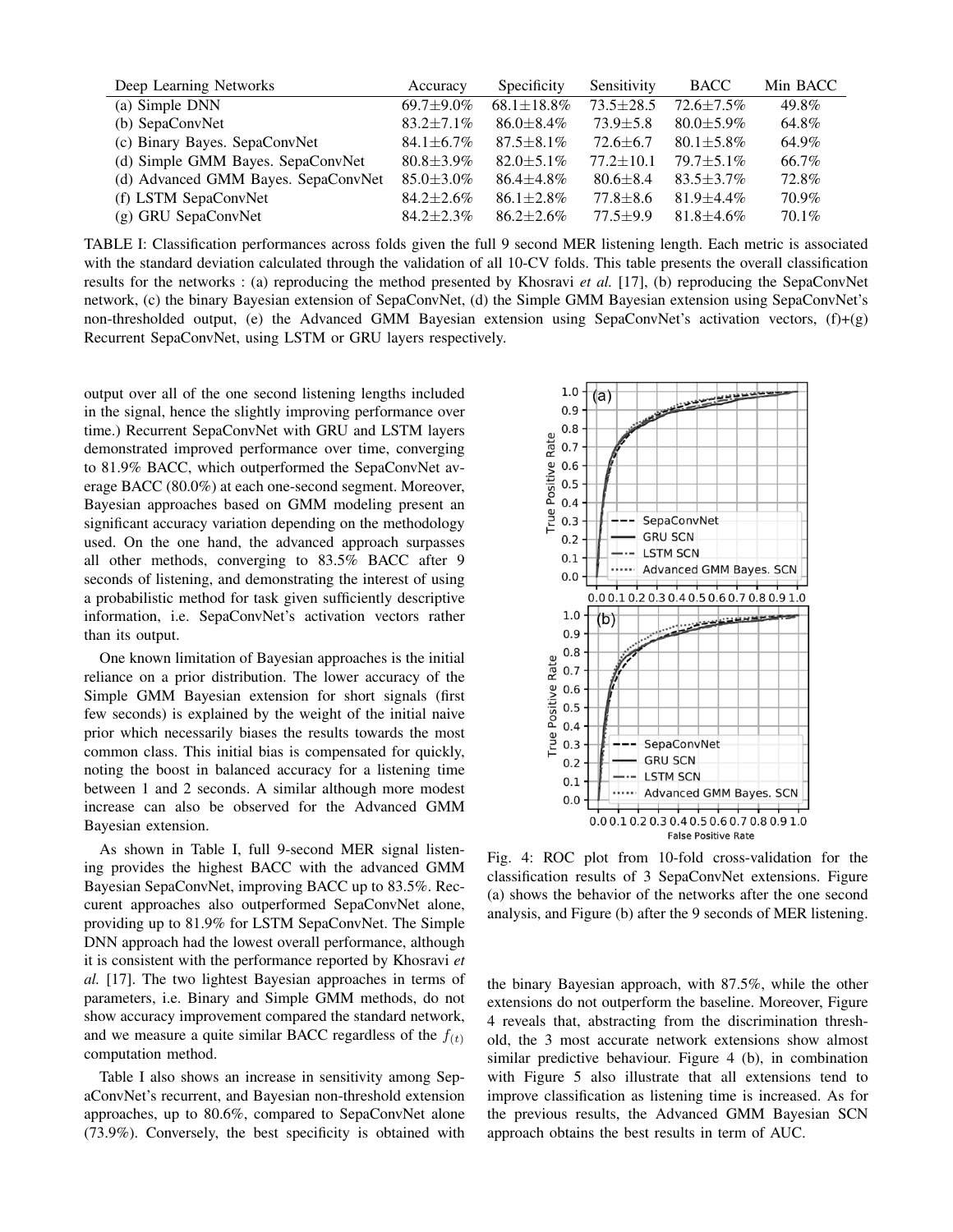

Fig. 5: AUC plot from 10-fold cross-validation according to the time of MER analyzed for SepaConvNet and its main extensions.

The standard deviation represented in Table I shows that this variability confirms the outperformance of SepaConvNet networks compared to the use of the simple DNN, the latter returning a BACC score of 72.6%, compared to recurrent extensions and the advanced GMM Bayesian SepaConvNet. Classification results per patient between SepaConvNet, simple DNN, both Recurent SepaConvNets and Advanced GMM Bayesian SCN were statistically significant with a paired sample t-test ( $p < 0.01$ ). In contrast, the classification of each patient by the Binary and Simple GMM methods compared to SepaConvNet did not show a significant difference.

# V. DISCUSSION

The original SepaConvNet implementation represented a preliminary step in the development of an intra-operative framework for MER analysis, showing that short signal segments could be meaningfully used to streamline the DBS electrode placement workflow. For the critical task of STN localization during the DBS intervention itself, we wanted to highlight a robust predictive system that could integrate a maximum of discriminating features from the data. This paper therefore focuses on extending the predictive system to a dynamic listening range of several seconds of MERs, focusing on the combining sequential classifications produced by SepaConvNet for one-second long signals. Thus, if a single second is not enough to produce sufficient certainty in the neural network, an additional second can be considered, then another and so on until the network has converged. We have investigated two general frameworks for this combination: Bayesian inference and the use of recurrent neural layers.

The primary limitation of the Bayesian framework which works with SepaConvNet output values is the assumption that the various one second segments are independent of each other with respect to the output. This is not the case, and in fact, the output of SepaConvNet for different segments coming from the same nine second signal are highly correlated, which can push Bayesian methods to become increasingly confident in an incorrect answer rather than to approach a more uncertain middle ground for these cases.

However, this effect has been avoided by the implementation of the advanced GMM Bayesian SCN, as the latter models the probability on the second-to-last SepaConvNet layer distribution, i.e. a 32 vector space. The use of the GMM allows to capture more variations within the vector of 32 characteristics than after the linear combination made by the output which already reduces the information in terms of predictive weight. In the case where the convolution analysis of each spectrogram of one second returns different features, this method is capable of translating even more transparently the evolution of the signal processing in terms of classification probability. Among the three implemented sub-methodologies, which only differ in the likelihood estimation, it has been revealed that the simple GMM Bayesian version reflects more clearly the certainty returned by the network at each second. From a clinical implementation perspective, this method can provide the clinical team with the machine's confidence allowing for early termination of MER acquisition and thus a more efficient workflow.

On the other hand, we have shown experimentally that the recurrent approaches significantly improved SepaConvNet's predictions. The consistent BACC increased by the addition of recurrent layers also confirmed that relevant discriminating patterns can be extended over more than one second. This is also a potential improvement over the Binary and Simple GMM Bayesian architectures which have more limited access to the underlying features used by SepaConvNet. Recurrent networks extension have the capability of temporally extending these features, determining more descriptive versions than can be identified in a 1 second window. For all methods however the prediction was improved with each added second to the listening range, but it is the Advanced GMM method that shows the best prediction quality, increasing the BACC score to 83.5%.

Recent approaches developed in the field of MER data analysis have demonstrated the possibility of implementing a predictive model from raw MER signals with Deep Neural Networks, and thus overwhelming the performance of standard Machine Learning approaches, the latter depending on non-exhaustive lists of engineering designed features extractions [17]. The results of this study reinforce this fact, and further confirm the relevance of the SepaConvNet network architecture. Indeed, the comparison of SepaConvNet with the DNN presented by Khosravi *et al.* [17] shows that the exploitation of features after the frequency decomposition of MER signals is more efficient when using one-dimensional separable convolution layers, by increasing the BACC from 72.6% to 80.0%. In addition, the dynamic feature extraction integration achieved by hybridizing SepaConvNet with recurrent layers, or even the advanced GMM Bayesian extension, categorizes this implementation further improves its performance and the network comes to represent an advanced algorithm system in this field of research.

Overall, the accuracy of SepaConvNet has been improved by the methodologies presented here. The results show that the real-time extension of SepaConvNet (which originally processes only one second long signals) results in a respon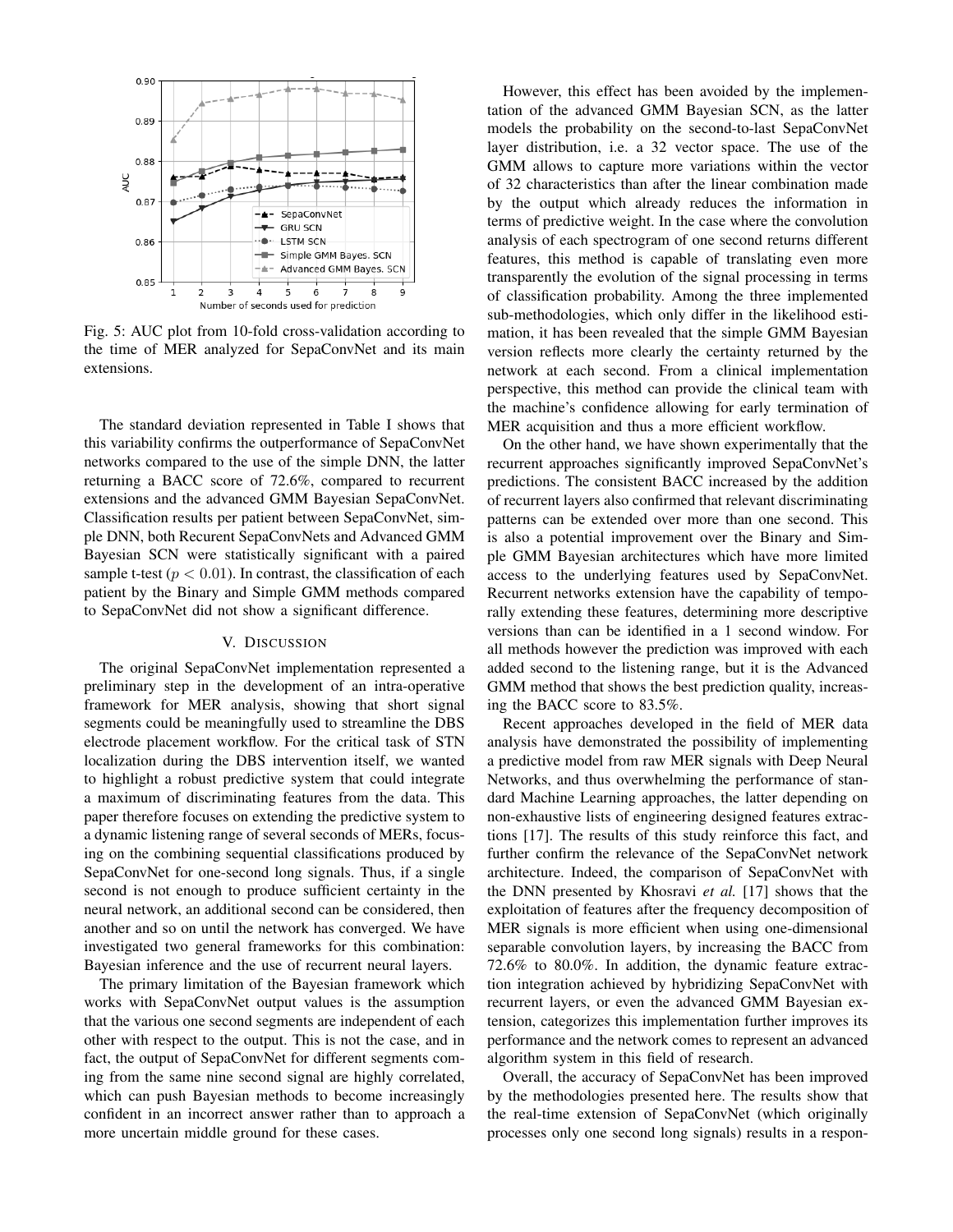sive system able to improve the network prediction with every additional second of signal. In terms of application, the main benefit is to reduce the STN search phase as much as possible by reducing to the necessary minimum the MERs listening time for each position of a trajectory. However, the signal classification improvement of the Bayesian or recurrent extensions over the original SepaConvNet, however significant, remains relatively slight compared to that of SepaConvNet over prior feature-based methods. Thus improving performance is still a valid motive for future development.

# *Future work*

In order to integrate this predictive system into a clinical one, it will be necessary to improve its robustness by directing future work on: (1) using a larger database to consider a broader diversity of patients during training, (2) collecting MER data recorded by other acquisition systems, and therefore from multiple medical centers in an effort to standardize the predictive model with a view to making it as universal as possible, and (3) improving the interface of the predictive system with the clinical team in order to better integrate the knowledge provided by the model, as well as its limitations, e.g. real-time data visualization.

In addition, we would like to leverage DL methods such as those presented in this article to analyse the connection between MER signals at the electrode's final position with surgical outcomes. By correlating detected neural features with clinical ones, we intend to improve not only the localisation of pre-identified anatomy, but also aid in determining the precise positioning of DBS electrodes cognisant of the precise underlying neural circuitry.

#### VI. CONCLUSIONS

In this paper, we presented two general methods for extending Convolutional Neural Networks for MER analysis to handle arbitrary length recordings, fulfilling the future work set out by both Khosravi *et al.* [17] and Peralta *et al.* [18]. This allows for surgical workflow to be more readily streamlined, reducing the amount of time necessary for collecting electrophysiological recordings while also rendering their analysis less subjective.

This paper shows that integrating recurrent layers into SepaConvNet can significantly improve its predictions over time. The consistent BACC increase by the addition of recurrent layers confirmed that relevant discriminating features can be extended over more than one second, although without overcome the issue of interpreted the results in terms of likelihoods and confidences.

Results showed that a lightweight Bayesian approach to extending SepaConvNet network could return a level of certainty of the underlying predictive model in realtime, while maintaining the same performance as the native SepaConvNet. However, it is limited by the strong codependence of SepaConvNet network predictions within a single signal. The development of this framework highlighted a non-thresholded version using a simple GMM, giving representative prediction likelihoods of SepaConvNet at each

second, and making it a method that could be considered from a clinical implementation perspective. The performance limitations of this simple approach have been overcome by the implementation of an advanced approach which access more information from the network rather than a single signal. This method attains a BACC of 83.5%, the highest of all the methods evaluated here. Because of its crossdomain characteristics, the Advanced GMM Bayesian extension benefits from the advantages of Bayesian frameworks in terms of probability interface, and from the advantages of recurrent methods in terms of managing individual features. This approach is the most promising path for real-time integration into a surgical decision support system for DBS interventions.

#### ACKNOWLEDGMENTS

Thibault Martin is supported through a Doctoral Research Grant from Association France Parkinson. John S.H. Baxter is supported by the Institut des Neurosciences Cliniques de Rennes (INCR) and the Natural Sciences and Engineering Research Council of Canada (NSERC) through the Post-Doctoral Fellowship (PDF) program.

#### **REFERENCES**

- [1] A. Delamarre and W. G. Meissner, "Epidemiology, environmental risk factors and genetics of Parkinson's disease," La Presse Médicale, vol. 46, no. 2, pp. 175–181, Mar. 2017.
- [2] C. S. Lozano, J. Tam, and A. M. Lozano, "The changing landscape of surgery for Parkinson's Disease," *Movement Disorders*, vol. 33, no. 1, pp. 36–47, 2018.
- [3] C. S. Lozano, M. Ranjan, A. Boutet, D. S. Xu, W. Kucharczyk, A. Fasano, and A. M. Lozano, "Imaging alone versus microelectrode recording–guided targeting of the STN in patients with Parkinson's disease," *Journal of Neurosurgery*, vol. 130, no. 6, pp. 1847–1852, Aug. 2018.
- [4] Z. Li, J.-G. Zhang, Y. Ye, and X. Li, "Review on Factors Affecting Targeting Accuracy of Deep Brain Stimulation Electrode Implantation between 2001 and 2015," *Stereotactic and Functional Neurosurgery*, vol. 94, no. 6, pp. 351–362, 2016.
- [5] M. Lanotte, M. Rizzone, B. Bergamasco, G. Faccani, A. Melcarne, and L. Lopiano, "Deep brain stimulation of the subthalamic nucleus: anatomical, neurophysiological, and outcome correlations with the effects of stimulation," *Journal of Neurology, Neurosurgery, and Psychiatry*, vol. 72, no. 1, pp. 53–58, Jan. 2002.
- [6] M. F. Khan, K. Mewes, R. E. Gross, and O. Škrinjar, "Assessment of brain shift related to deep brain stimulation surgery," *Stereotactic and functional neurosurgery*, vol. 86, no. 1, pp. 44–53, 2008.
- [7] Z. Mirzadeh, K. Chapple, M. Lambert, R. Dhall, and F. A. Ponce, "Validation of ct-mri fusion for intraoperative assessment of stereotactic accuracy in dbs surgery," *Movement Disorders*, vol. 29, no. 14, pp. 1788–1795, 2014.
- [8] D. Sterio, M. Zonenshayn, A. Y. Mogilner, A. R. Rezai, K. Kiprovski, P. J. Kelly, and A. Beric, "Neurophysiological Refinement of Subthalamic Nucleus Targeting," *Neurosurgery*, vol. 50, no. 1, pp. 58–69, Jan. 2002.
- [9] X. Liu, J. Zhang, K. Fu, R. Gong, J. Chen, and J. Zhang, "Microelectrode Recording–Guided Versus Intraoperative Magnetic Resonance Imaging–Guided Subthalamic Nucleus Deep Brain Stimulation Surgery for Parkinson Disease: A 1-Year Follow-Up Study," *World Neurosurgery*, vol. 107, pp. 900–905, Nov. 2017.
- [10] P. S. Lee, G. M. Weiner, D. Corson, J. Kappel, Y.-F. Chang, V. R. Suski, S. B. Berman, H. Homayoun, A. D. Van Laar, D. J. Crammond, and R. M. Richardson, "Outcomes of Interventional-MRI Versus Microelectrode Recording-Guided Subthalamic Deep Brain Stimulation," *Frontiers in Neurology*, vol. 9, 2018.